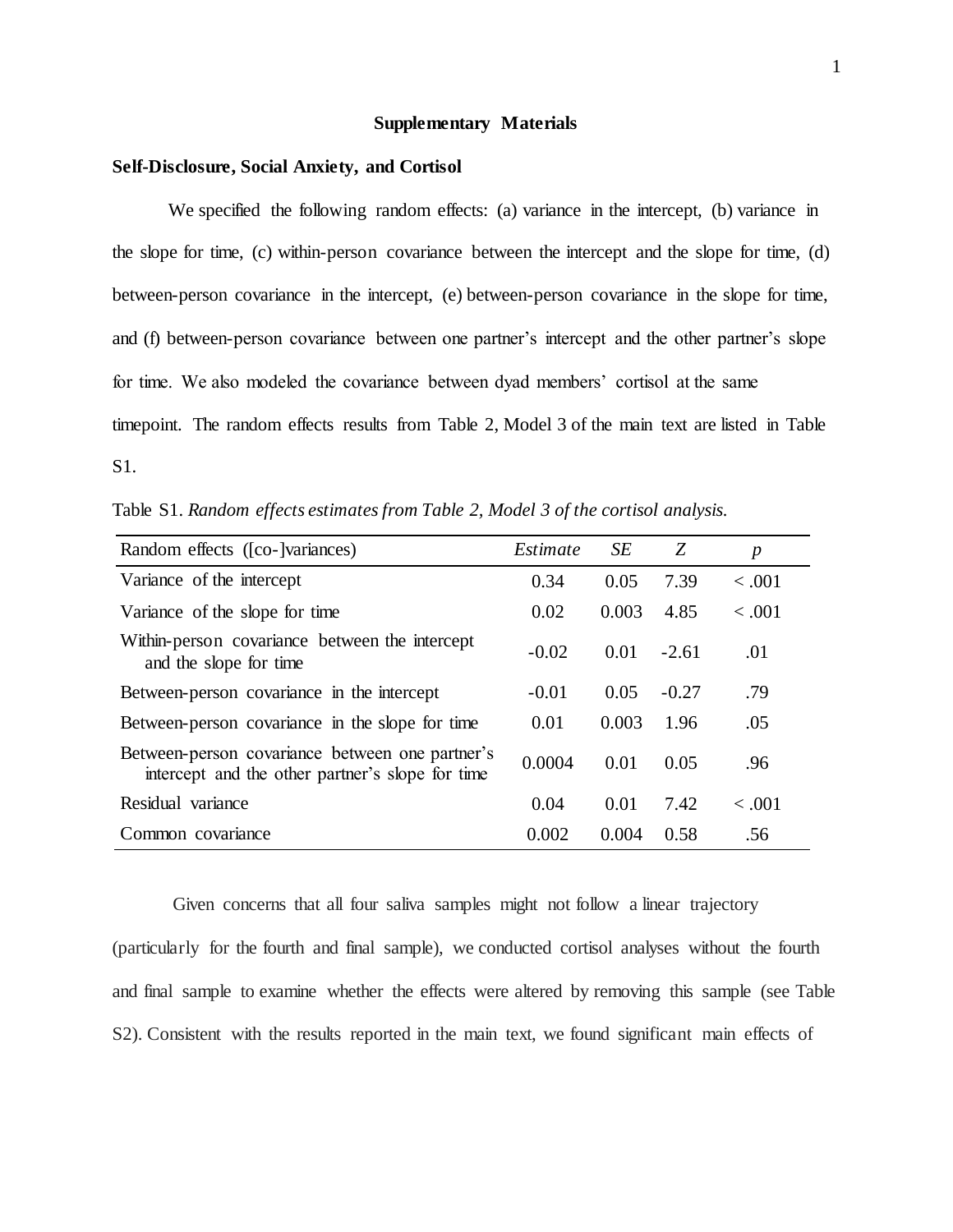time and condition. The time  $\times$  condition  $\times$  actor SA interaction reported in Table 2, Model 3 of the main text was no longer significant ( $p = .15$ ), but it was in the same direction as in Model 3.

Table S2. *Cortisol as a function of time, self-disclosure condition, actor social anxiety, and partner social anxiety.* 

| Model 1                                     | $\boldsymbol{b}$ | SE    | $\boldsymbol{t}$ | df   | $\boldsymbol{p}$ |
|---------------------------------------------|------------------|-------|------------------|------|------------------|
| Time                                        | $-0.16$          | 0.02  | $-9.10$          | 57.9 | < .001           |
| Condition                                   | 0.14             | 0.05  | 2.84             | 66.1 | .01              |
| Actor SA                                    | 0.002            | 0.003 | 0.54             | 135  | .59              |
| Partner SA                                  | 0.002            | 0.003 | 0.47             | 135  | .64              |
| Model 2                                     | $\boldsymbol{b}$ | SE    | $\boldsymbol{t}$ | df   | $\boldsymbol{p}$ |
| Time                                        | $-0.17$          | 0.02  | $-9.04$          | 55.7 | < .001           |
| Condition                                   | 0.13             | 0.05  | 2.51             | 64.7 | .01              |
| Actor SA                                    | 0.001            | 0.004 | 0.15             | 130  | .88              |
| Partner SA                                  | 0.001            | 0.004 | 0.23             | 130  | .82              |
| Time $\times$ Condition                     | 0.01             | 0.02  | 0.58             | 55.4 | .57              |
| Time $\times$ Actor SA                      | 0.002            | 0.001 | 1.21             | 116  | .23              |
| Time $\times$ Partner SA                    | 0.001            | 0.001 | 0.79             | 114  | .43              |
| Condition $\times$ Actor SA                 | 0.001            | 0.003 | 0.24             | 132  | .81              |
| Condition $\times$ Partner SA               | $-0.001$         | 0.003 | $-0.17$          | 132  | .87              |
| Model 3                                     | $\boldsymbol{b}$ | SE    | $\boldsymbol{t}$ | df   | $\boldsymbol{p}$ |
| Time                                        | $-0.17$          | 0.02  | $-8.88$          | 54.4 | < .001           |
| Condition                                   | 0.13             | 0.05  | 2.52             | 64.7 | .01              |
| Actor SA                                    | 0.00004          | 0.004 | 0.01             | 129  | .99              |
| Partner SA                                  | 0.001            | 0.004 | 0.36             | 129  | .72              |
| Time $\times$ Condition                     | 0.01             | 0.02  | 0.56             | 54.4 | .58              |
| Time $\times$ Actor SA                      | 0.002            | 0.001 | 1.22             | 113  | .23              |
| Time $\times$ Partner SA                    | 0.001            | 0.001 | 0.80             | 112  | .43              |
| Condition $\times$ Actor SA                 | $-0.002$         | 0.004 | $-0.47$          | 129  | .64              |
| Condition $\times$ Partner SA               | 0.002            | 0.004 | 0.51             | 129  | .61              |
| Time $\times$ Condition $\times$ Actor SA   | 0.002            | 0.001 | 1.50             | 113  | .14              |
| Time $\times$ Condition $\times$ Partner SA | $-0.002$         | 0.001 | $-1.45$          | 112  | .15              |

*Note.*  $SA = social$  anxiety;  $SE = standard$  error;  $df = degrees$  of freedom.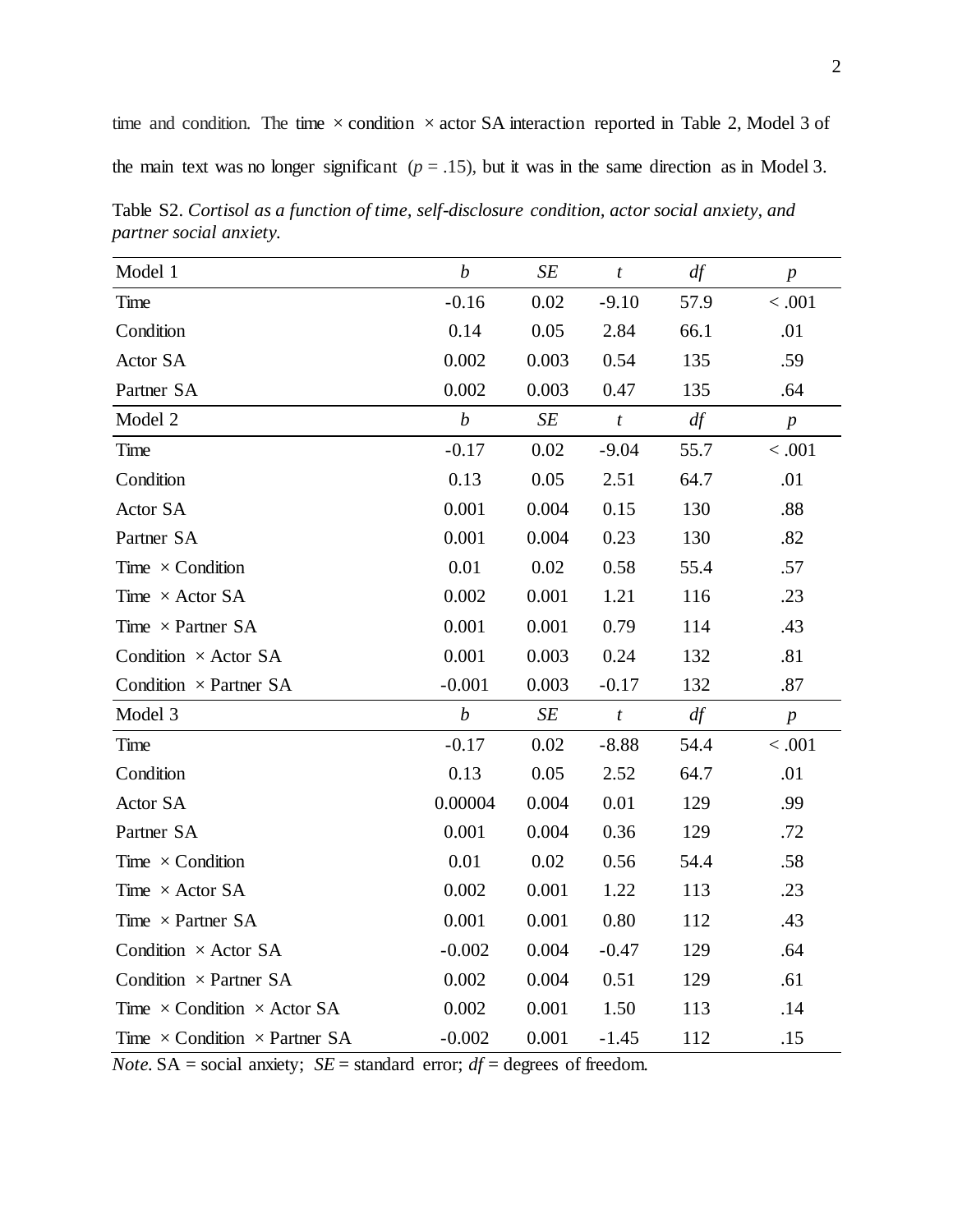## **Analyses Adjusting for Attachment Anxiety**

Given recently published work involving attachment anxiety using this same dataset (citation masked), we conducted all analyses controlling for actor attachment anxiety. We present the fixed effects results from both the cortisol and closeness analyses in Tables S3 and S4.

**Self-disclosure, social anxiety, and cortisol.** As shown in Table S3, when adjusting for attachment anxiety, the following effects were consistent with the results reported in the main text: (a) the time  $\times$  condition  $\times$  actor social anxiety interaction was significant ( $p = .007$ ; see Table 2, Model 3 of the main text), (b) there were no significant main effects or interactions involving partner social anxiety (*p*s > .31; see Table 2, Model 3 of the main text), and (c) in all models, there were significant negative effects of time (*p*s < .001). None of the cortisol results presented in Table S3 were inconsistent with the results reported in the main text.

Table S3. *Cortisol as a function of time, self-disclosure condition, actor social anxiety, and partner social anxiety, controlling for actor attachment anxiety.*

| Model 1                         | $\boldsymbol{b}$ | SE    | $\boldsymbol{t}$ | df   | $\boldsymbol{p}$ | 95% CI         |
|---------------------------------|------------------|-------|------------------|------|------------------|----------------|
| <b>Actor Attachment Anxiety</b> | $-0.02$          | 0.01  | $-1.80$          | 127  | .07              | $-0.05, 0.002$ |
| Time                            | $-0.14$          | 0.01  | $-9.35$          | 67.6 | < .001           | $-0.17, -0.11$ |
| Condition                       | 0.13             | 0.05  | 2.78             | 65.1 | .01              | 0.04, 0.22     |
| Actor SA                        | 0.01             | 0.003 | 1.33             | 133  | .19              | $-0.003, 0.01$ |
| Partner SA                      | 0.002            | 0.003 | 0.62             | 132  | .54              | $-0.005, 0.01$ |
| Model 2                         | $\boldsymbol{b}$ | SE    | $\boldsymbol{t}$ | df   | $\boldsymbol{p}$ | 95% CI         |
| <b>Actor Attachment Anxiety</b> | $-0.02$          | 0.01  | $-1.70$          | 124  | .09              | $-0.05, 0.004$ |
| Time                            | $-0.14$          | 0.02  | $-9.23$          | 65.7 | < .001           | $-0.17, -0.11$ |
| Condition                       | 0.13             | 0.05  | 2.49             | 64   | .015             | 0.02, 0.23     |
| Actor SA                        | 0.005            | 0.004 | 1.12             | 140  | .27              | $-0.003, 0.01$ |
| Partner SA                      | 0.001            | 0.004 | 0.39             | 128  | .69              | $-0.01, 0.01$  |
| Time $\times$ Condition         | 0.003            | 0.02  | 0.20             | 65.3 | .84              | $-0.03, 0.03$  |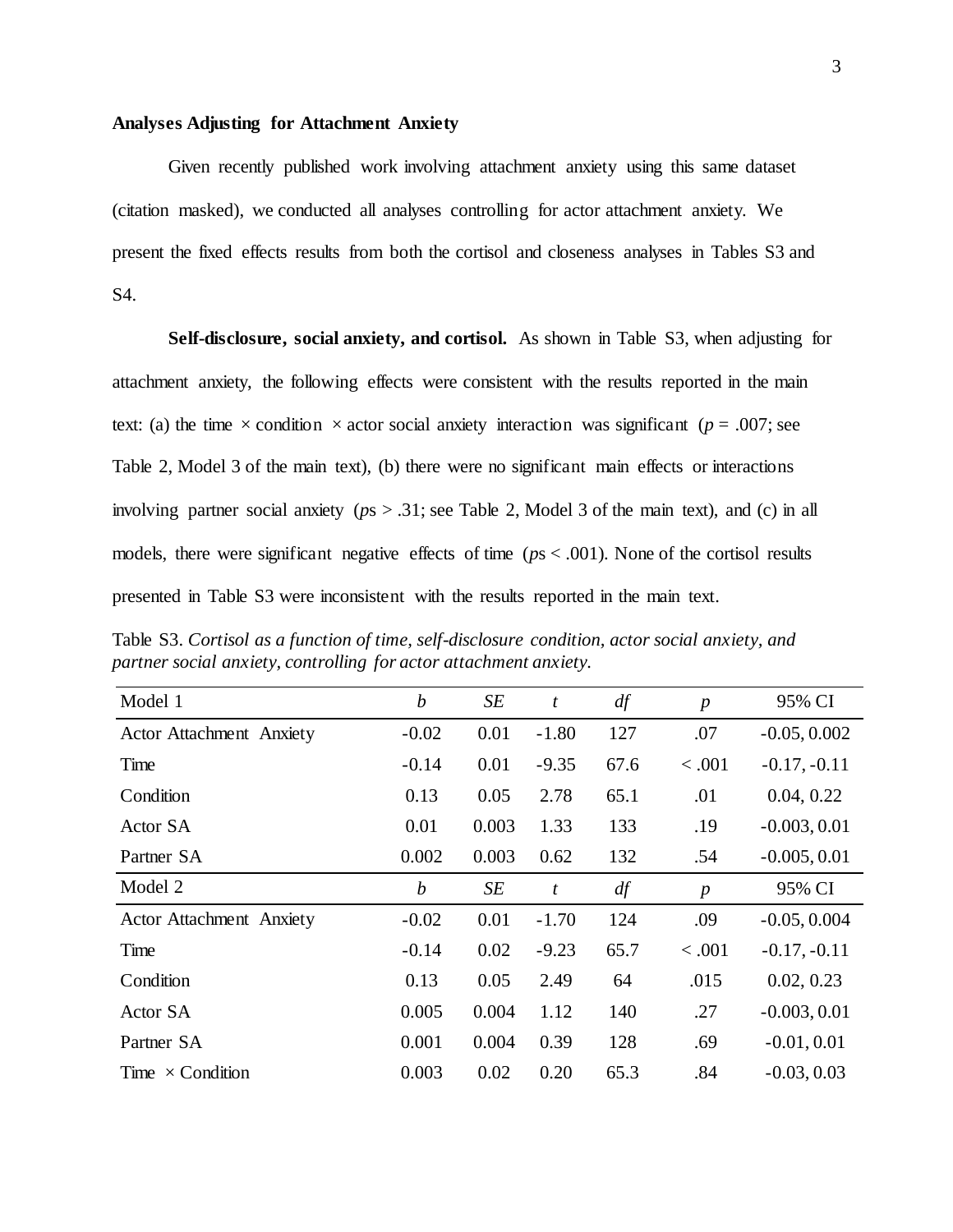| Time $\times$ Actor SA                      | 0.0004           | 0.001 | 0.45    | 130  | .65              | $-0.001, 0.002$ |
|---------------------------------------------|------------------|-------|---------|------|------------------|-----------------|
| Time $\times$ Partner SA                    | 0.0003           | 0.001 | 0.35    | 129  | .73              | $-0.002, 0.002$ |
| Condition $\times$ Actor SA                 | 0.002            | 0.003 | 0.60    | 130  | .55              | $-0.005, 0.01$  |
| Condition $\times$ Partner SA               | $-0.001$         | 0.003 | $-0.23$ | 129  | .82              | $-0.01, 0.01$   |
| Model 3                                     | $\boldsymbol{b}$ | SE    | t       | df   | $\boldsymbol{p}$ | 95% CI          |
| <b>Actor Attachment Anxiety</b>             | $-0.02$          | 0.01  | $-1.70$ | 124  | .09              | $-0.04, 0.004$  |
| Time                                        | $-0.14$          | 0.02  | $-9.00$ | 64.3 | < .001           | $-0.17, -0.11$  |
| Condition                                   | 0.13             | 0.05  | 2.52    | 64   | .014             | 0.03, 0.23      |
| Actor SA                                    | 0.004            | 0.004 | 0.93    | 139  | .35              | $-0.005, 0.01$  |
| Partner SA                                  | 0.002            | 0.004 | 0.57    | 128  | .57              | $-0.01, 0.01$   |
| Time $\times$ Condition                     | 0.003            | 0.02  | 0.18    | 64.3 | .86              | $-0.03, 0.03$   |
| Time $\times$ Actor SA                      | 0.001            | 0.001 | 0.91    | 127  | .36              | $-0.001, 0.003$ |
| Time $\times$ Partner SA                    | 0.00003          | 0.001 | 0.03    | 125  | .98              | $-0.002, 0.002$ |
| Condition $\times$ Actor SA                 | $-0.003$         | 0.004 | $-0.72$ | 129  | .47              | $-0.01, 0.005$  |
| Condition $\times$ Partner SA               | 0.002            | 0.004 | 0.52    | 127  | .60              | $-0.005, 0.01$  |
| Time $\times$ Condition $\times$ Actor SA   | 0.003            | 0.001 | 2.75    | 127  | .007             | 0.001, 0.004    |
| Time $\times$ Condition $\times$ Partner SA | $-0.001$         | 0.001 | $-1.01$ | 125  | .32              | $-0.003, 0.001$ |

*Note.* SA = social anxiety;  $SE =$  standard error;  $df =$  degrees of freedom;  $CI =$  confidence interval.

**Self-disclosure, social anxiety, and closeness.** As shown in Table S4, when adjusting for attachment anxiety, the following effects were consistent with the results reported in the main text: (a) the main effects of condition and partner social anxiety significantly predicted closeness (see Table 3, Model 1 of the main text), (b) neither actor social anxiety nor partner social anxiety interacted with condition to predict closeness (*p*s > .15; see Table 3, Model 2 of the main text), (c) there was a significant actor social anxiety  $\times$  partner social anxiety interaction ( $p = .004$ ; see Table 3, Model 2 of the main text), and (d) there was no three-way interaction among condition  $\times$  actor social anxiety  $\times$  partner social anxiety ( $p = .99$ ; see Table 3, Model 3 of the main text). The following result was inconsistent with the results reported in the main text: actor social anxiety no longer significantly predicted closeness  $(p = .42; \text{ see Table S4}, \text{Model 1}).$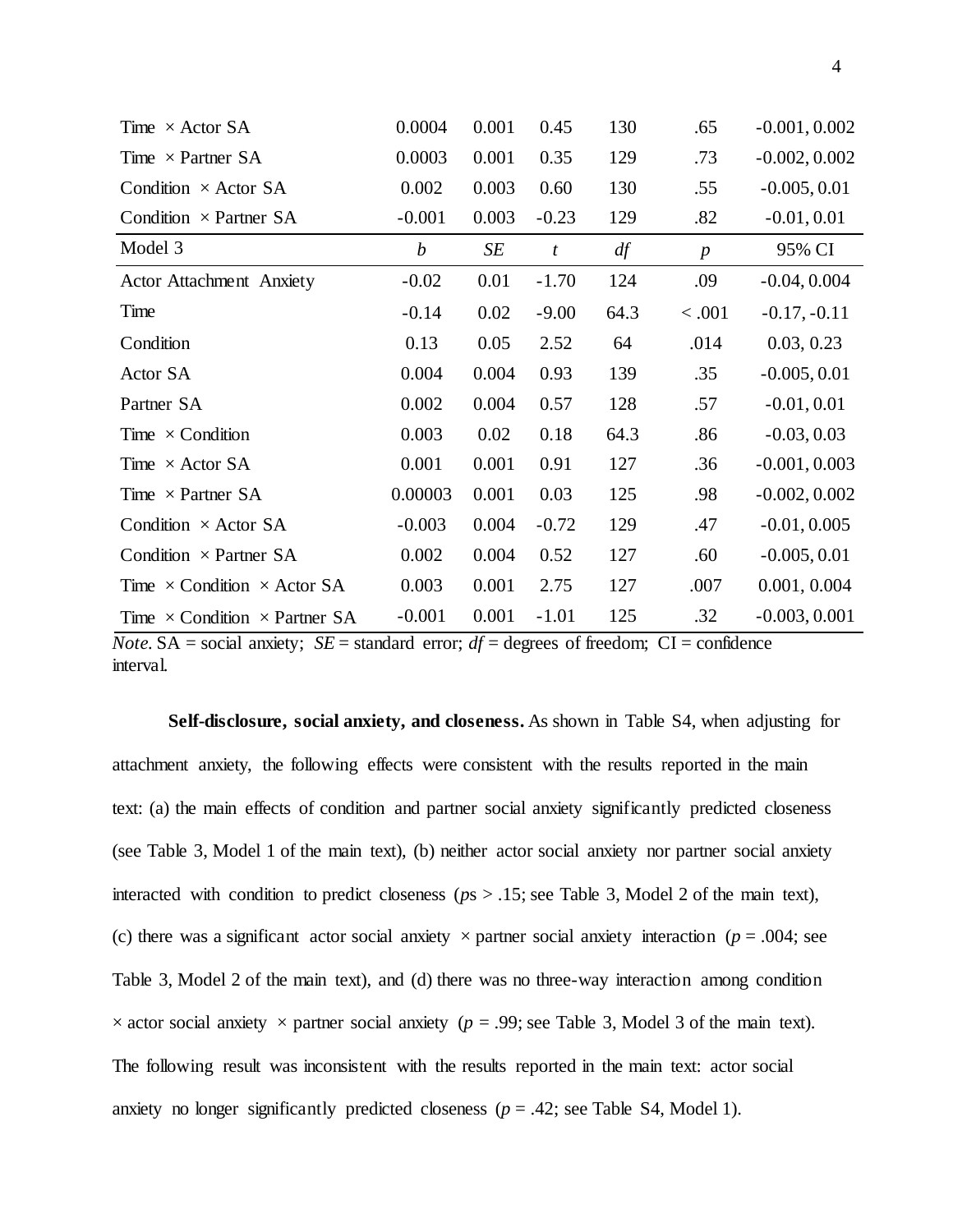| Model 1                                            | $\boldsymbol{b}$ | SE        | $\boldsymbol{t}$ | df     | $\boldsymbol{p}$ | 95% CI          |
|----------------------------------------------------|------------------|-----------|------------------|--------|------------------|-----------------|
| <b>Actor Attachment Anxiety</b>                    | $-0.054$         | 0.03      | $-2.19$          | 269.33 | .029             | $-0.10, -0.01$  |
| Condition                                          | 0.58             | 0.10      | 6.10             | 132.16 | < .001           | 0.39, 0.77      |
| Actor SA                                           | $-0.01$          | 0.01      | $-0.81$          | 271    | .42              | $-0.02, 0.01$   |
| Partner SA                                         | $-0.01$          | 0.01      | $-2.08$          | 270.70 | .039             | $-0.03, -0.001$ |
| Model 2                                            | $\boldsymbol{b}$ | SE        | $\boldsymbol{t}$ | df     | $\boldsymbol{p}$ | 95% CI          |
| Actor Attachment Anxiety                           | $-0.06$          | 0.02      | $-2.33$          | 260.91 | .02              | $-0.11, -0.10$  |
| Condition                                          | 0.56             | 0.10      | 5.93             | 127.33 | < .001           | 0.37, 0.74      |
| Actor SA                                           | $-0.01$          | 0.01      | $-1.16$          | 264.94 | .25              | $-0.02, 0.01$   |
| Partner SA                                         | $-0.02$          | 0.01      | $-2.79$          | 264.83 | .01              | $-0.03, -0.01$  |
| Condition $\times$ Actor SA                        | 0.001            | 0.01      | 0.21             | 264.69 | .83              | $-0.01, 0.01$   |
| Condition $\times$ Partner SA                      | $-0.01$          | 0.01      | $-1.45$          | 264.64 | .15              | $-0.02, 0.003$  |
| Actor $SA \times$ Partner $SA$                     | 0.001            | 0.0005    | 2.91             | 127.04 | .004             | 0.0004, 0.002   |
| Model 3                                            | $\boldsymbol{b}$ | $\cal SE$ | $\boldsymbol{t}$ | df     | $\boldsymbol{p}$ | 95% CI          |
| <b>Actor Attachment Anxiety</b>                    | $-0.06$          | 0.02      | $-2.32$          | 258.67 | .021             | $-0.11, -0.01$  |
| Condition                                          | 0.56             | 0.10      | 5.86             | 125.27 | < .001           | 0.37, 0.74      |
| Actor SA                                           | $-0.01$          | 0.01      | $-1.15$          | 262.73 | .25              | $-0.02, 0.01$   |
| Partner SA                                         | $-0.02$          | 0.01      | $-2.77$          | 263.00 | .006             | $-0.03, -0.01$  |
| Condition $\times$ Actor SA                        | 0.001            | 0.01      | 0.21             | 263.00 | .83              | $-0.01, 0.01$   |
| Condition $\times$ Partner SA                      | $-0.01$          | 0.01      | $-1.43$          | 263.00 | .15              | $-0.02, 0.004$  |
| Actor $SA \times$ Partner $SA$                     | 0.001            | 0.0005    | 2.68             | 125.12 | .01              | 0.0003, 0.002   |
| Condition $\times$ Actor SA $\times$<br>Partner SA | $-0.000004$      | 0.0005    | 0.01             | 125.19 | .99              | $-0.001, 0.001$ |

Table S4. *Closeness as a function of self-disclosure condition, actor social anxiety, and partner social anxiety, adjusting for actor attachment anxiety.* 

*Note.* SA = social anxiety; *SE* = standard error;  $df =$  degrees of freedom; CI = confidence interval. We also included a main effect representing the type of closeness measured (felt vs. desired) and interactions between type and each other effect in the models. There were no main effects of the type of closeness measured, nor any interactions between type and any other effects.

## **Analyses Exploring Gender Effects**

As noted in the main text, we conducted all of our analyses examining interactions with gender. We present the main effects of gender and interactions with gender from both the cortisol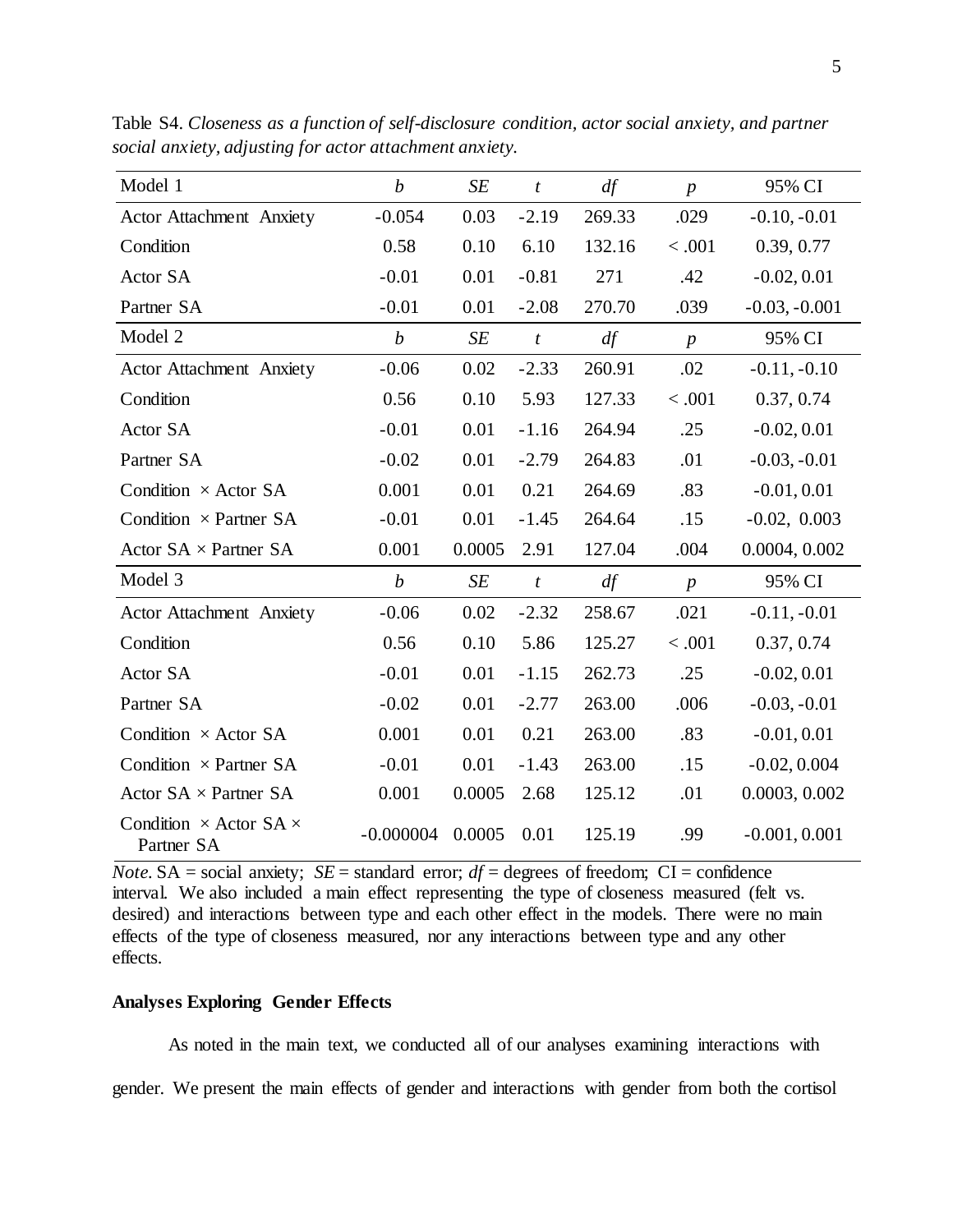and closeness analyses in Tables S5 and S6. Gender was effect-coded (females as -1 and males as 1).

**Self-disclosure, social anxiety, and cortisol.** As shown in Table S5, we found no main effects of gender or interactions with gender in the analyses predicting cortisol.

Table S5.*Main effects of gender and interactions with gender from models predicting cortisol as a function of time,self-disclosure condition, actor social anxiety, and partner social anxiety.*

| Model 1                                       | $\boldsymbol{b}$ | SE    | $\boldsymbol{t}$ | df      | $\boldsymbol{p}$ | 95% CI          |
|-----------------------------------------------|------------------|-------|------------------|---------|------------------|-----------------|
| Gender                                        | 0.12             | 0.10  | 1.68             | 63.6    | .10              | $-0.02, 0.25$   |
| Gender $\times$ Time                          | $-0.01$          | 0.02  | $-0.28$          | 66.4    | .78              | $-0.04, 0.03$   |
| Gender $\times$ Condition                     | $-0.05$          | 0.10  | $-0.79$          | 62.4    | .43              | $-0.18, 0.08$   |
| Gender $\times$ Actor SA                      | 0.002            | 0.01  | 0.35             | 93.8    | .73              | $-0.01, 0.01$   |
| Gender $\times$ Partner SA                    | 0.01             | 0.01  | 1.05             | 93.5    | .30              | $-0.01, 0.02$   |
| Model 2                                       | $\boldsymbol{b}$ | SE    | $\boldsymbol{t}$ | df      | $\boldsymbol{p}$ | 95% CI          |
| Gender                                        | 0.11             | 0.07  | 1.51             | 60.1    | .14              | $-0.03, 0.25$   |
| Gender $\times$ Time                          | 0.001            | 0.02  | 0.04             | 61.5    | .97              | $-0.04, 0.04$   |
| Gender $\times$ Condition                     | $-0.06$          | 0.07  | $-0.88$          | 60.7    | .38              | $-0.20, 0.08$   |
| Gender $\times$ Actor SA                      | 0.005            | 0.01  | 0.56             | 87.8    | .58              | $-0.01, 0.02$   |
| Gender $\times$ Partner SA                    | 0.01             | 0.01  | 0.97             | 84.9    | .34              | $-0.01, 0.02$   |
| Gender $\times$ Time $\times$ Condition       | 0.02             | 0.02  | 0.90             | 63.5    | .37              | $-0.02, 0.06$   |
| Gender $\times$ Time $\times$ Actor SA        | 0.001            | 0.002 | 0.41             | 85.3    | .68              | $-0.003, 0.004$ |
| Gender $\times$ Time $\times$ Partner SA      | 0.001            | 0.002 | 0.57             | 80.5    | .57              | $-0.003, 0.005$ |
| Gender $\times$ Condition $\times$ Actor SA   | 0.01             | 0.01  | 0.95             | 77.4    | .34              | $-0.01, 0.02$   |
| Gender $\times$ Condition $\times$ Partner SA | 0.001            | 0.01  | 0.18             | $77 \,$ | .86              | $-0.01, 0.02$   |
| Model 3                                       | $\boldsymbol{b}$ | SE    | $\boldsymbol{t}$ | df      | $\boldsymbol{p}$ | 95% CI          |
| Gender                                        | 0.11             | 0.07  | 1.61             | 60      | .11              | $-0.03, 0.25$   |
| Gender $\times$ Time                          | $-0.004$         | 0.02  | $-0.18$          | 60      | .86              | $-0.05, 0.04$   |
| Gender $\times$ Condition                     | $-0.06$          | 0.07  | $-0.85$          | 60      | .40              | $-0.20, 0.08$   |
| Gender $\times$ Actor SA                      | 0.004            | 0.01  | 0.43             | 83      | .67              | $-0.01, 0.02$   |
| Gender $\times$ Partner SA                    | 0.01             | 0.01  | 0.86             | 79.4    | .39              | $-0.01, 0.02$   |
| Gender $\times$ Time $\times$ Condition       | 0.02             | 0.02  | 0.79             | 60      | .43              | $-0.03, 0.06$   |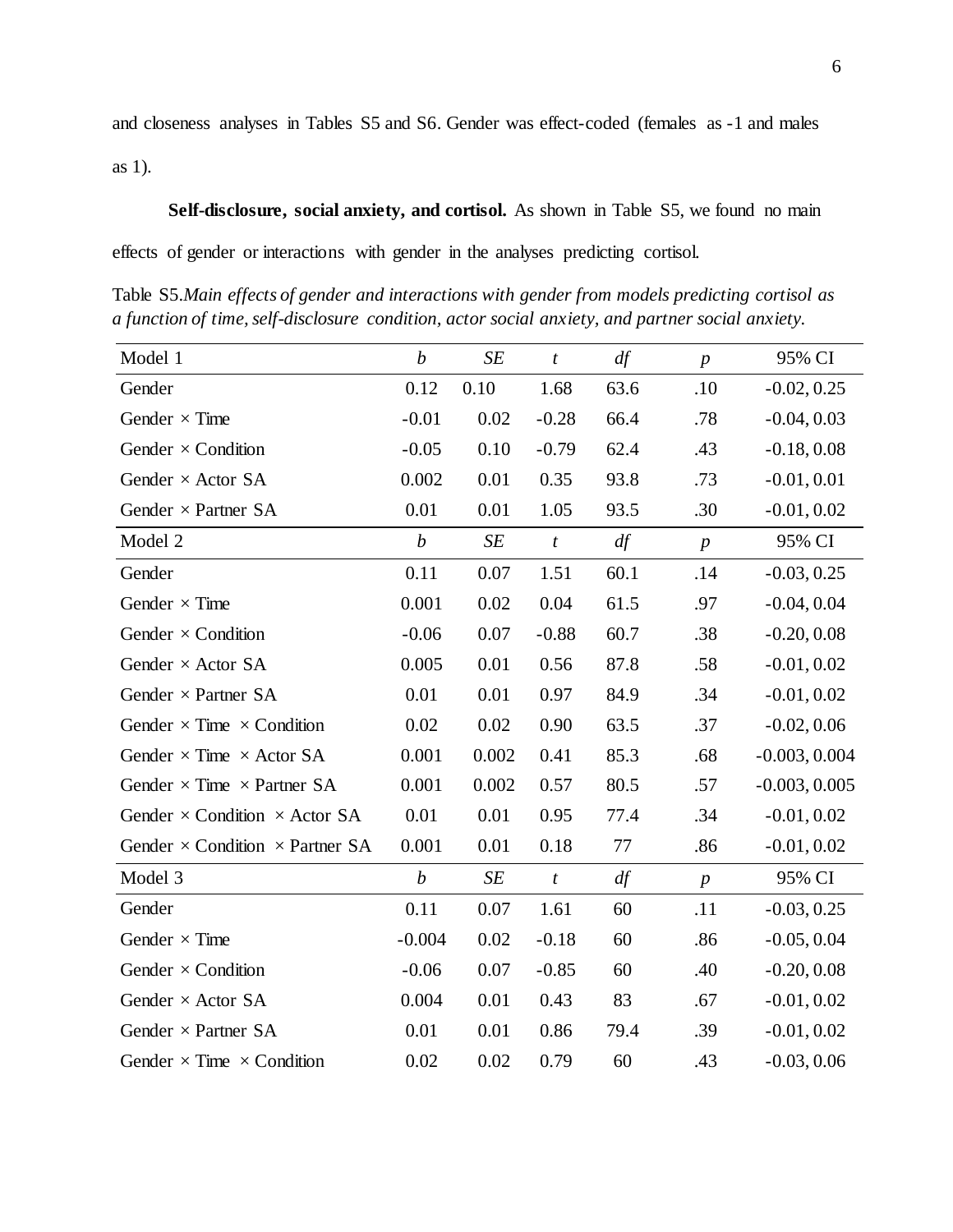| Gender $\times$ Time $\times$ Actor SA                         | 0.001    | 0.003 | 0.55    | 83.5 | .58 | $-0.004, 0.01$ |
|----------------------------------------------------------------|----------|-------|---------|------|-----|----------------|
| Gender $\times$ Time $\times$ Partner SA                       | 0.001    | 0.002 | 0.59    | 72.5 | .56 | $-0.003, 0.01$ |
| Gender $\times$ Condition $\times$ Actor SA                    | 0.01     | 0.01  | 0.67    | 83   | .51 | $-0.01, 0.02$  |
| Gender $\times$ Condition $\times$ Partner SA                  | 0.003    | 0.01  | 0.35    | 79.4 | .73 | $-0.01, 0.02$  |
| Gender $\times$ Time $\times$ Condition $\times$<br>Actor SA   | 0.001    | 0.003 | 0.29    | 83.5 | .77 | $-0.004, 0.01$ |
| Gender $\times$ Time $\times$ Condition $\times$<br>Partner SA | $-0.001$ | 0.002 | $-0.36$ | 72.5 | .72 | $-0.01, 0.004$ |

*Note.* SA = social anxiety;  $SE =$  standard error;  $df =$  degrees of freedom;  $CI =$  confidence interval.

**Self-disclosure, social anxiety and closeness.** As shown in Table S6, we found one main effect of gender on closeness in Model 1: Women reported more closeness than men. We also found one interaction with gender in Model 1: gender and actor social anxiety interacted to predict closeness. Follow-up analyses indicated that greater social anxiety was significantly associated with less closeness for men ( $b = -0.07$ ,  $SE = 0.02$ ,  $t(169.47) = -3.06$ ,  $p = .003$ ) but not for women  $(b = -0.01, SE = 0.01, t(259.55) = -1.38, p = .17)$ .

Table S6. *Main effects of gender and interactions with gender from models predicting closeness as a function of self-disclosure condition, actor social anxiety, and partner social anxiety.*

| Model 1                                               | $\boldsymbol{b}$ | SE   | t       | df     | $\boldsymbol{p}$ | 95% CI         |
|-------------------------------------------------------|------------------|------|---------|--------|------------------|----------------|
| Gender                                                | $-0.29$          | 0.13 | $-2.20$ | 128    | .029             | $-0.55, -0.03$ |
| Gender $\times$ Condition                             | $-0.03$          | 0.13 | $-0.24$ | 128    | .81              | $-0.29, 0.22$  |
| Gender $\times$ Actor SA                              | $-0.03$          | 0.01 | $-2.48$ | 183.47 | .014             | $-0.05, -0.01$ |
| Gender $\times$ Partner SA                            | $-0.02$          | 0.01 | $-1.60$ | 183.47 | .111             | $-0.04, 0.004$ |
| Model 2                                               | $\boldsymbol{b}$ | SE   | t       | df     | $\boldsymbol{p}$ | 95% CI         |
| Gender                                                | $-0.13$          | 0.18 | $-0.76$ | 120    | .45              | $-0.48, 0.21$  |
| Gender $\times$ Condition                             | $-0.01$          | 0.13 | $-0.11$ | 120    | 0.91             | $-0.28, 0.25$  |
| Gender $\times$ Actor SA                              | $-0.02$          | 0.02 | $-1.18$ | 147.96 | 0.24             | $-0.05, 0.01$  |
| Gender $\times$ Partner SA                            | $-.01$           | 0.02 | $-0.46$ | 147.96 | 0.64             | $-0.04, 0.02$  |
| Gender $\times$ Condition $\times$ Actor<br><b>SA</b> | 0.01             | 0.02 | 0.50    | 145.66 | 0.62             | $-0.03, 0.04$  |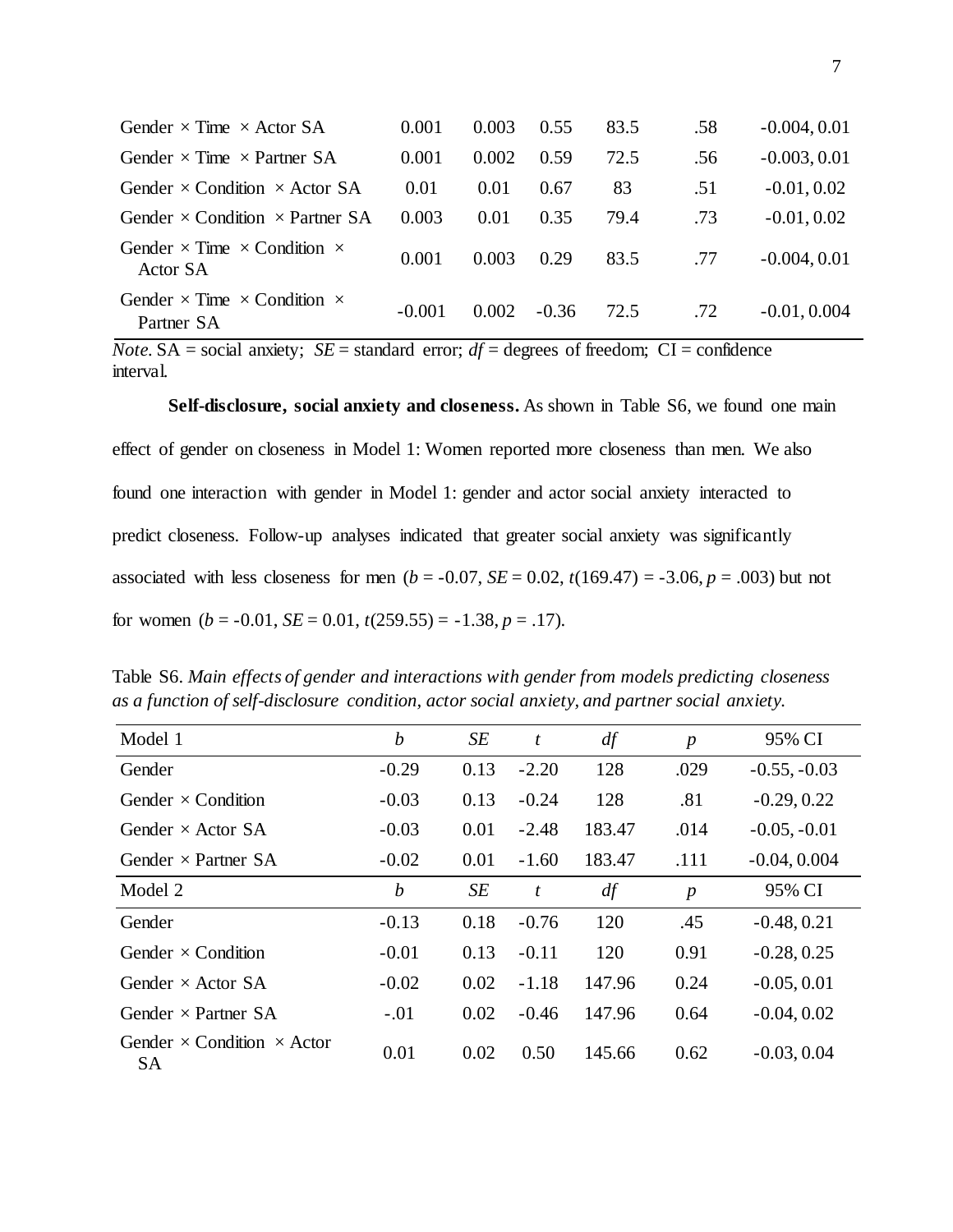| Gender $\times$ Condition $\times$ Partner<br><b>SA</b>            | 0.01             | 0.02  | 0.38             | 145.66 | 0.71             | $-0.03, 0.04$   |
|--------------------------------------------------------------------|------------------|-------|------------------|--------|------------------|-----------------|
| Gender $\times$ Actor SA $\times$ Partner<br>SA                    | 0.0005           | 0.001 | 0.59             | 120    | 0.56             | $-0.001, 0.002$ |
| Model 3                                                            | $\boldsymbol{b}$ | SE    | $\boldsymbol{t}$ | df     | $\boldsymbol{p}$ | 95% CI          |
| Gender                                                             | $-0.12$          | 0.18  | $-0.65$          | 116    | .52              | $-0.47, 0.24$   |
| Gender $\times$ Condition                                          | $-0.10$          | 0.18  | $-0.58$          | 116    | .56              | $-0.45, 0.25$   |
| Gender $\times$ Actor SA                                           | $-0.01$          | 0.02  | $-0.85$          | 139.75 | .40              | $-0.05, 0.02$   |
| Gender $\times$ Partner SA                                         | $-0.003$         | 0.02  | $-0.18$          | 139.75 | .86              | $-0.04, 0.03$   |
| Gender $\times$ Condition $\times$ Actor<br><b>SA</b>              | 0.01             | 0.02  | 0.35             | 139.75 | .73              | $-0.03, 0.04$   |
| Gender $\times$ Condition $\times$ Partner<br><b>SA</b>            | 0.004            | 0.02  | 0.23             | 139.75 | .82              | $-0.03, 0.04$   |
| Gender $\times$ Actor SA $\times$ Partner<br><b>SA</b>             | 0.0005           | 0.001 | 0.57             | 116    | .57              | $-0.001, 0.002$ |
| Gender $\times$ Condition $\times$ Actor<br>$SA \times$ Partner SA | $-0.001$         | 0.001 | $-0.08$          | 116    | .43              | $-0.002, 0.001$ |

*Note.* SA = social anxiety; *SE* = standard error;  $df =$  degrees of freedom; CI = confidence interval. We also included a main effect representing the type of closeness measured (felt vs. desired) and interactions between type and each other effect in the models. There were no main effects of the type of closeness measured, nor any interactions between type and any other effects.

# **Analyses Adjusting for Age**

As noted in the main text, we conducted all of our analyses while adjusting for age. We

present the results from both the cortisol and closeness analyses in Tables S7 and S8. Age was

mean-centered.

**Self-disclosure, social anxiety, and cortisol.** As shown in Table S7, we found no main

effects of age, nor did adjusting for age change the direction or significance of the effects reported in the main text.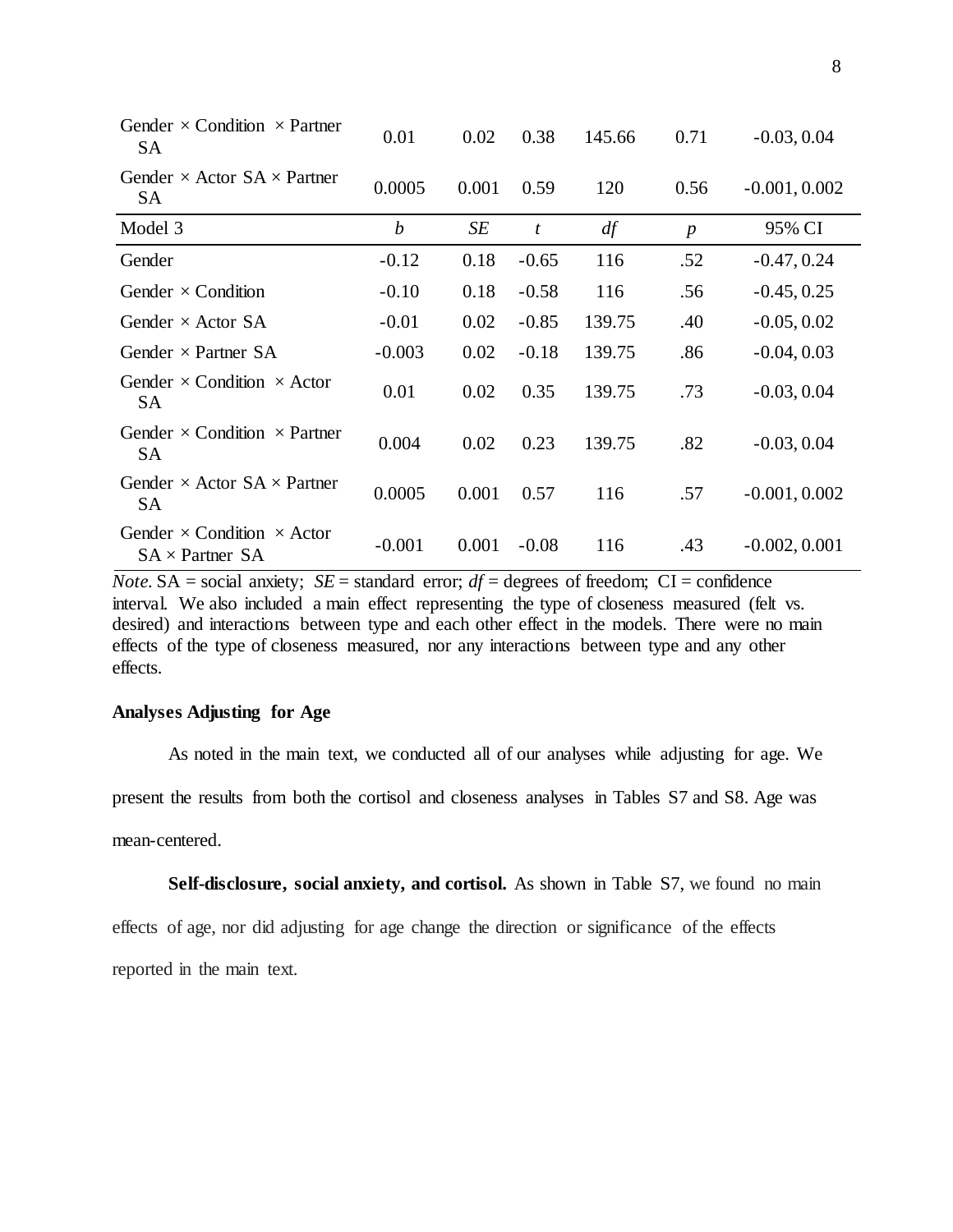| Model 1                                     | $\boldsymbol{b}$ | SE    | $\boldsymbol{t}$ | df   | $\boldsymbol{p}$ |
|---------------------------------------------|------------------|-------|------------------|------|------------------|
| Actor Age                                   | $0.02\,$         | 0.03  | 0.70             | 127  | .48              |
| Time                                        | $-0.14$          | 0.02  | $-9.35$          | 67.6 | < .001           |
| Condition                                   | 0.12             | 0.05  | 2.46             | 66.2 | .02              |
| Actor SA                                    | 0.001            | 0.003 | 0.44             | 133  | .66              |
| Partner SA                                  | 0.002            | 0.003 | 0.46             | 132  | .64              |
| Model 2                                     | $\boldsymbol{b}$ | SE    | $\boldsymbol{t}$ | df   | $\boldsymbol{p}$ |
| Actor Age                                   | $0.02\,$         | 0.03  | 0.72             | 125  | .47              |
| Time                                        | $-0.14$          | 0.02  | $-9.23$          | 65.7 | < .001           |
| Condition                                   | 0.12             | 0.05  | 2.23             | 65.1 | .029             |
| Actor SA                                    | 0.001            | 0.004 | 0.34             | 131  | .73              |
| Partner SA                                  | 0.001            | 0.004 | 0.25             | 130  | .80              |
| Time $\times$ Condition                     | 0.003            | 0.02  | 0.20             | 65.3 | .84              |
| Time $\times$ Actor SA                      | 0.0004           | 0.001 | 0.45             | 130  | .65              |
| Time $\times$ Partner SA                    | 0.0003           | 0.001 | 0.35             | 129  | .73              |
| Condition $\times$ Actor SA                 | 0.003            | 0.003 | 0.82             | 131  | .41              |
| Condition $\times$ Partner SA               | $-0.001$         | 0.003 | $-0.24$          | 121  | .81              |
| Model 3                                     | $\boldsymbol{b}$ | SE    | $\boldsymbol{t}$ | df   | $\boldsymbol{p}$ |
| Actor Age                                   | $0.02\,$         | 0.03  | 0.72             | 125  | .48              |
| Time                                        | $-0.14$          | 0.02  | $-9.00$          | 64.3 | < .001           |
| Condition                                   | 0.12             | 0.05  | 2.25             | 65.1 | .028             |
| Actor SA                                    | 0.004            | 0.004 | 0.13             | 130  | .90              |
| Partner SA                                  | 0.002            | 0.004 | 0.43             | 129  | .67              |
| Time $\times$ Condition                     | 0.003            | 0.02  | 0.17             | 64.3 | .86              |
| Time $\times$ Actor SA                      | 0.001            | 0.001 | 0.91             | 127  | .36              |
| Time $\times$ Partner SA                    | 0.00003          | 0.001 | 0.03             | 125  | .98              |
| Condition $\times$ Actor SA                 | $-0.002$         | 0.004 | $-0.49$          | 129  | .62              |
| Condition $\times$ Partner SA               | 0.002            | 0.004 | 0.48             | 129  | .63              |
| Time $\times$ Condition $\times$ Actor SA   | 0.003            | 0.001 | 2.75             | 127  | .007             |
| Time $\times$ Condition $\times$ Partner SA | $-0.001$         | 0.001 | $-1.01$          | 125  | .32              |

Table S7. *Cortisol as a function of time, self-disclosure condition, actor social anxiety, and partner social anxiety, controlling for actor age.*

*Note.*  $SA = social$  anxiety;  $SE = standard$  error;  $df = degrees$  of freedom.